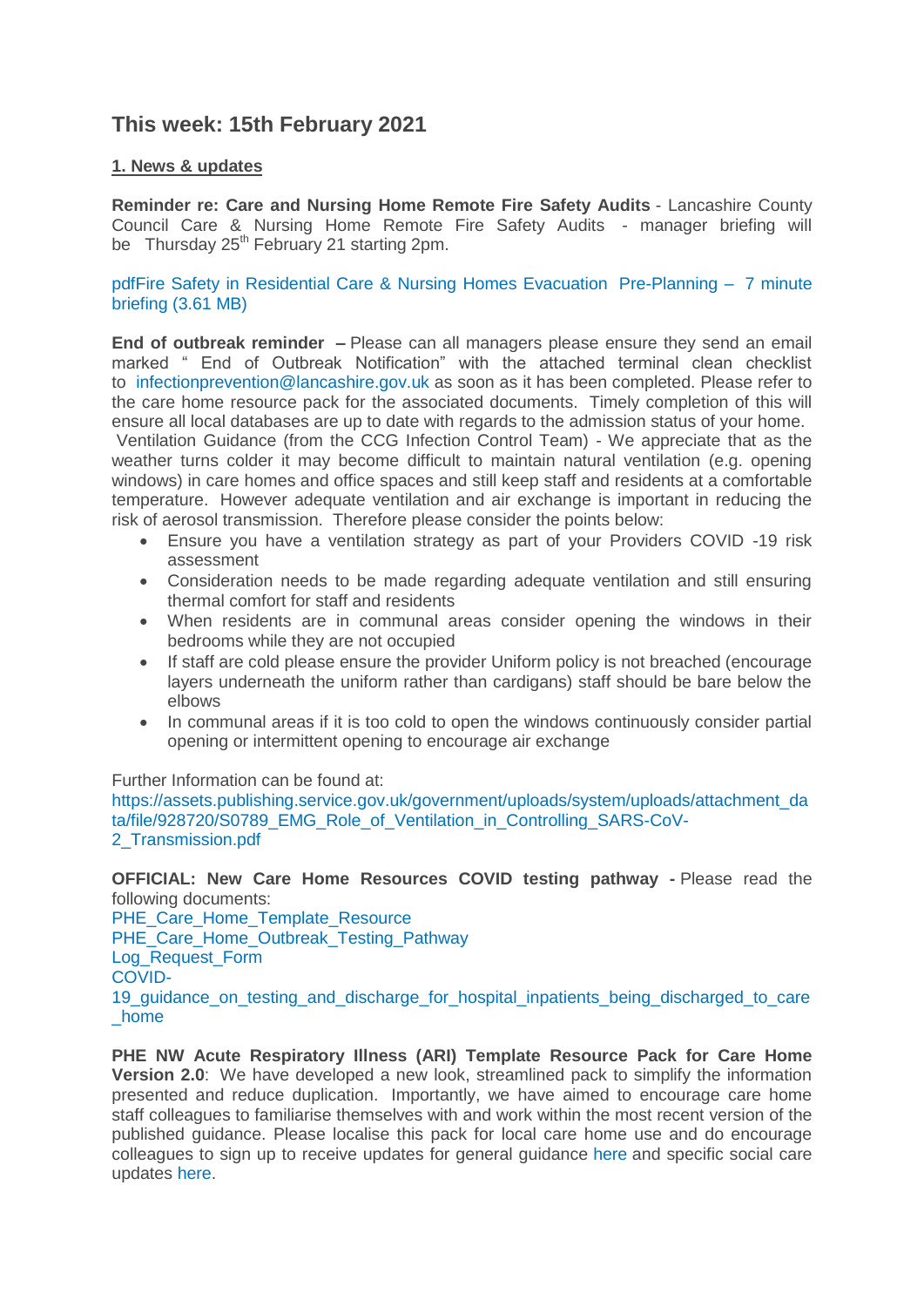**Ilog Request Form (V9):** We have made some changes to make it easier for colleagues to indicate exactly which testing option is required

**PHE North West Pathway for Testing in Acute Respiratory Illness (ARI) Care Home Outbreaks SOP (v1.5)** – please note that the localised ARI pack for Lancashire is also [here.](https://www.lancashire.gov.uk/media/921449/phe-nw-acute-respiratory-illness-ari-template-resource-pack-for-care-homes-version-20.pdf)

**Flowchart on the application of COVID-19 guidance on testing and discharge for hospital inpatients being discharged to care homes (v2):** this was previously shared on the 24/12/2020 but sharing again for information and dissemination. Please can we ask you now to discard all previous versions of the documents above and disseminate and use these latest versions as appropriate?

Lancashire & South Cumbria ICS Close Contact, Self-isolation and Testing Guidance – COVID-19 - click [here](https://eastlancsccg.nhs.uk/images/Staff_notice_guide_to_close_contacts_self-isolation_and_testing_version__.pdf)

#### **[Top 10 Tips from Care Homes who have had outbreaks](https://eastlancsccg.nhs.uk/images/RegulatedCareSector/Top_ten_tips.docx)**

**[Covid19 Resource Pack for Care Homes](https://www.lancashire.gov.uk/practitioners/health-and-social-care/care-service-provider-engagement/coronavirus-covid-19-information-for-care-providers/residential-and-nursing-care/)** - please do have a look at the Covid19 Resource Pack for Care Homes developed by Lancashire County Council (East Lancs area) and Blackburn with Darwen Council.

**What to do if an employee refuses to take a covid 19 test** – This is an interesting article, here: [https://www.homecareinsight.co.uk/legal-what-if-your-employee-refuses-to-take-a-](https://www.homecareinsight.co.uk/legal-what-if-your-employee-refuses-to-take-a-covid-19-test/)

[covid-19-test/](https://www.homecareinsight.co.uk/legal-what-if-your-employee-refuses-to-take-a-covid-19-test/) which concludes: "Given the health and safety duties, providers should have a risk management strategy in place for managing COVID-19 risks and this should set out the role that testing plays in reducing the rate of COVID-19 transmission. The testing should be the key component of managing the risk and the Government is clearly expecting all care workers to be tested. Although mandatory testing may amount to an infringement on the right to a private life, with a clear risk management strategy in place, a court is most likely to consider it is a legitimate course of action to protect public health. Refusing to take a test is therefore likely to be a potentially fair ground for taking disciplinary action, including dismissal. Providers however need to be careful to explore the employee's reasons for refusal and decide whether those reasons are reasonable in the circumstances. A fair disciplinary process will also of course have to be followed.

**PCR Kits & Barcode errors** – there are reports of barcodes in PCR kits for care homes not matching. This may result in wrong or delayed notifications. If there is a care home forum meeting in the immediate future, could you please remind care home people to check that barcodes on all the elements of the kit match up. The box should have a UN3373 label and an identical barcode to the vial and biohazard bag If they don't, please advise then to call 119.

**Making Every Contact Count (MECC) Train the Trainer courses - two new dates coming up for Making Every Contact Count (MECC) Train the Trainer courses: these are 23rd February and 9th March 2021**. The course is a one day virtual training event, delivered by Karan Thomas of Health Development Consultancy. The links below will take you to the MECC website, where colleagues from all services and organisations are welcome to apply for the course, and choose their preferred date. There's some additional information on the second link about the benefits and outcomes for managers, staff and their organisation in having a MECC Trainer on their workforce. The MECC training form link is the short application form, and that will come directly to me once completed. I will then confirm places directly with applicants:

<https://www.healthierlsc.co.uk/MakingEveryContactCount/train-trainer> <https://www.healthierlsc.co.uk/MakingEveryContactCount/mecc-training-form>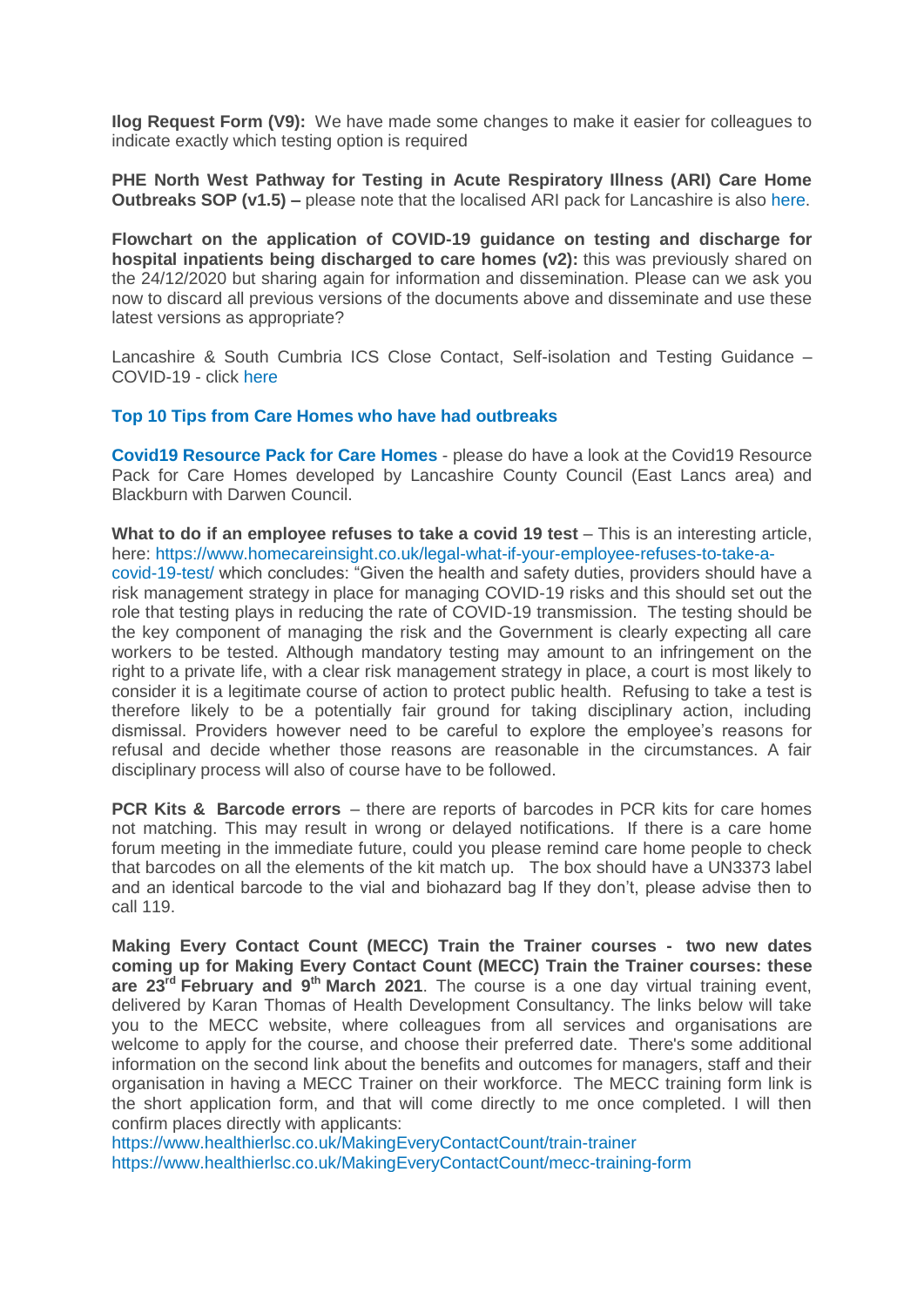## **2. Policies and procedures**

**[Covid19 Resource Pack for Care Homes](https://www.lancashire.gov.uk/practitioners/health-and-social-care/care-service-provider-engagement/coronavirus-covid-19-information-for-care-providers/residential-and-nursing-care/)** - please do have a look at the Covid19 Resource Pack for Care Homes developed by Lancashire County Council (East Lancs area) and Blackburn with Darwen Council.

#### [COVID vaccinations care home consent forms](https://eastlancsccg.nhs.uk/images/RegulatedCareSector/20201208_ICS_CH_CvdVacConsentForm_v1_FINAL.PDF)

#### [Guidance for COVID-19 vaccination in care homes that have cases and outbreaks](https://www.england.nhs.uk/coronavirus/publication/guidance-for-covid-19-vaccination-in-care-homes-that-have-cases-and-outbreaks/)

## [Version 1.0 Final 2021-01-11 Care Home Visiting Policy](https://www.gov.uk/government/publications/visiting-care-homes-during-coronavirus/update-on-policies-for-visiting-arrangements-in-care-homes)

**End of outbreak reminder –** Please can all managers please ensure they send an email marked " End of Outbreak Notification" with the attached terminal clean checklist to [infectionprevention@lancashire.gov.uk](mailto:infectionprevention@lancashire.gov.uk) as soon as it has been completed. Please refer to the care home resource pack for the associated documents. Timely completion of this will ensure all local databases are up to date with regards to the admission status of your home. Ventilation Guidance (from the CCG Infection Control Team) - We appreciate that as the weather turns colder it may become difficult to maintain natural ventilation (e.g. opening windows) in care homes and office spaces and still keep staff and residents at a comfortable temperature. However adequate ventilation and air exchange is important in reducing the risk of aerosol transmission. Therefore please consider the points below:

- Ensure you have a ventilation strategy as part of your Providers COVID -19 risk assessment
- Consideration needs to be made regarding adequate ventilation and still ensuring thermal comfort for staff and residents
- When residents are in communal areas consider opening the windows in their bedrooms while they are not occupied
- If staff are cold please ensure the provider Uniform policy is not breached (encourage layers underneath the uniform rather than cardigans) staff should be bare below the elbows
- In communal areas if it is too cold to open the windows continuously consider partial opening or intermittent opening to encourage air exchange

Further Information can be found at:

[https://assets.publishing.service.gov.uk/government/uploads/system/uploads/attachment\\_da](https://assets.publishing.service.gov.uk/government/uploads/system/uploads/attachment_data/file/928720/S0789_EMG_Role_of_Ventilation_in_Controlling_SARS-CoV-2_Transmission.pdf) [ta/file/928720/S0789\\_EMG\\_Role\\_of\\_Ventilation\\_in\\_Controlling\\_SARS-CoV-](https://assets.publishing.service.gov.uk/government/uploads/system/uploads/attachment_data/file/928720/S0789_EMG_Role_of_Ventilation_in_Controlling_SARS-CoV-2_Transmission.pdf)[2\\_Transmission.pdf](https://assets.publishing.service.gov.uk/government/uploads/system/uploads/attachment_data/file/928720/S0789_EMG_Role_of_Ventilation_in_Controlling_SARS-CoV-2_Transmission.pdf)

#### **3. Training opportunities**

**Pennine Lancashire Care Provider Forum** – No need to book, just use this link to dial in **-** [Join Microsoft Teams Meeting](https://teams.microsoft.com/l/meetup-join/19%3ameeting_OWE0ZjdiNjUtNTRmZC00YzE2LWFhMjYtYjk2MGRhOTQ5NTEw%40thread.v2/0?context=%7b%22Tid%22%3a%2237c354b2-85b0-47f5-b222-07b48d774ee3%22%2c%22Oid%22%3a%226ae1fd49-b6bd-4e18-8c59-b3f5992aa6e2%22%7d)

To register for future **Coffee and Chat** sessions please do so via the Regulated Care Bulletin, Section 8 (News and Dates) via this link - [https://eastlancsccg.nhs.uk/about](https://eastlancsccg.nhs.uk/about-us?id=1128:regulated-care-sector&catid=17)[us?id=1128:regulated-care-sector&catid=17](https://eastlancsccg.nhs.uk/about-us?id=1128:regulated-care-sector&catid=17)

**Please note:** the coffee and chat booking may not be live until sometime next week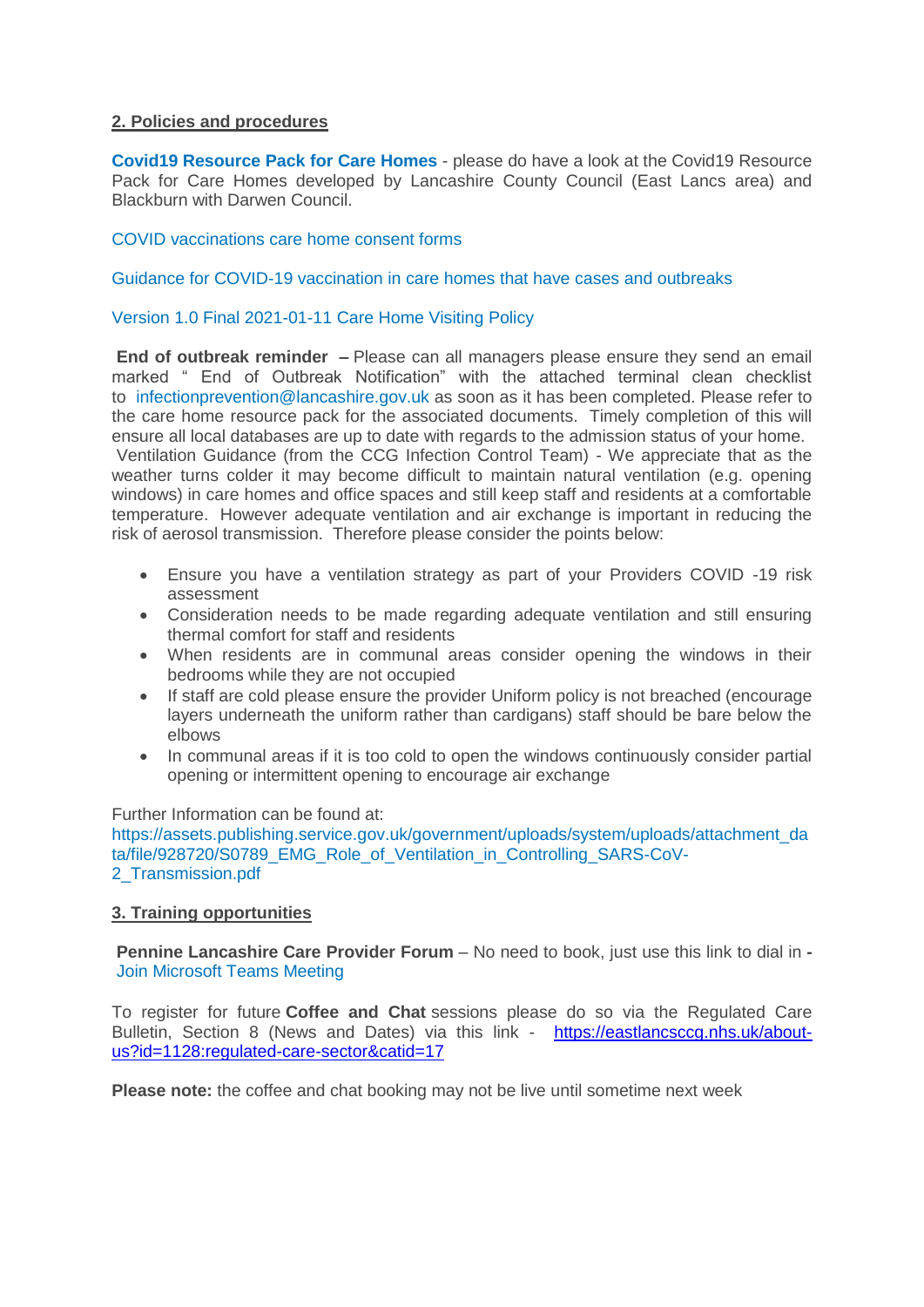

Check here for the dates:

**2.00- 3.30pm** 23/02/2021 30/03/2021 27/04/2021 25/05/2021 29/06/2021 27/07/2021 **2.00- 3.00pm** 10/03/2021 14/04/2021 12/05/2021 09/06/2021 14/07/2021

Resources and learning for social care staff - <https://www.reactto.co.uk/> This is also free for all care staff and covers a wide variety to subjects focusing on prevention.

Nutrition & Hydration Resources: on food fortification [here,](file:///C:/Users/libby.horsfield/AppData/Local/Microsoft/Windows/INetCache/Content.Outlook/JPBAACMK/images/Food_Fortification.pdf) here ( Media release BDA endorsed resources Sep 20) [here](file:///C:/Users/libby.horsfield/AppData/Local/Microsoft/Windows/INetCache/Content.Outlook/JPBAACMK/images/Media_release_BDA_endorsed_resources_Sep_20.docx) and e-learning for Community Carers - Hydration in Older People [here](file:///C:/Users/libby.horsfield/AppData/Local/Microsoft/Windows/INetCache/Content.Outlook/JPBAACMK/images/e-learning_for_Community_Carers_-_Hydration_in_Older_People.docx)

Discussing SLT Solutions/Swallowing Difficulties following COVID. To watch the video please click [here](https://bit.ly/2G8VuhL)

To watch the NACC national conference on Nutrition and CoVID. 'Can food be thy Medicine' click [here](https://bit.ly/2TnSmkZ)

## **4. IPC/PPE**

**[The UK Infection Prevention and Control guidance](https://www.gov.uk/government/publications/wuhan-novel-coronavirus-infection-prevention-and-control)** - agreed by the UK's four chief medical and nursing officers, has been updated to reflect the most up-to-date scientific understanding of how to prevent and control COVID-19 infection. Amendments have been made to strengthen existing messaging and provide further clarity where needed, including updates to the care pathways to recognise testing and exposure. Appendices to support the remobilisation and maintenance of dental, mental health and learning disability services have also been added. Changes to the previous version are listed on page 7 of the guidance. Following extensive clinical and scientific review, no changes to the recommendations, including PPE, have been made in response to the new variant strains at this stage, however this position will remain under constant review. Organisations who adopt practices that differ from those recommended in the national guidance are responsible for ensuring safe systems of work, including the completion of a risk assessments approved through local governance procedures.

Please follow the link to an updated (as of 4th November 2020) list of local contacts for care [providers who are not on the PPE portal.](https://www.gov.uk/guidance/personal-protective-equipment-ppe-local-contacts-for-care-providers?utm_source=7b0599ce-5951-49ad-aa64-8d33f4581bd8&utm_medium=email&utm_campaign=govuk-notifications&utm_content=daily) Providers can get PPE through their local authority or local resilience forum.

Please also find the latest [Government guidance on PPE](https://www.gov.uk/government/publications/personal-protective-equipment-ppe-illustrated-guide-for-community-and-social-care-settings) as an illustrated guide for community and social care settings.

Please also find the [CQC guidance](https://www.cqc.org.uk/guidance-providers/residential-adult-social-care/infection-prevention-control-care-homes) to ensure that care settings are compliant with IPC.

#### **5. Domiciliary Care**

**Pennine Lancashire Care Provider Forum** – No need to book, just use this link to dial in **-** [Join Microsoft Teams Meeting](https://teams.microsoft.com/l/meetup-join/19%3ameeting_OWE0ZjdiNjUtNTRmZC00YzE2LWFhMjYtYjk2MGRhOTQ5NTEw%40thread.v2/0?context=%7b%22Tid%22%3a%2237c354b2-85b0-47f5-b222-07b48d774ee3%22%2c%22Oid%22%3a%226ae1fd49-b6bd-4e18-8c59-b3f5992aa6e2%22%7d)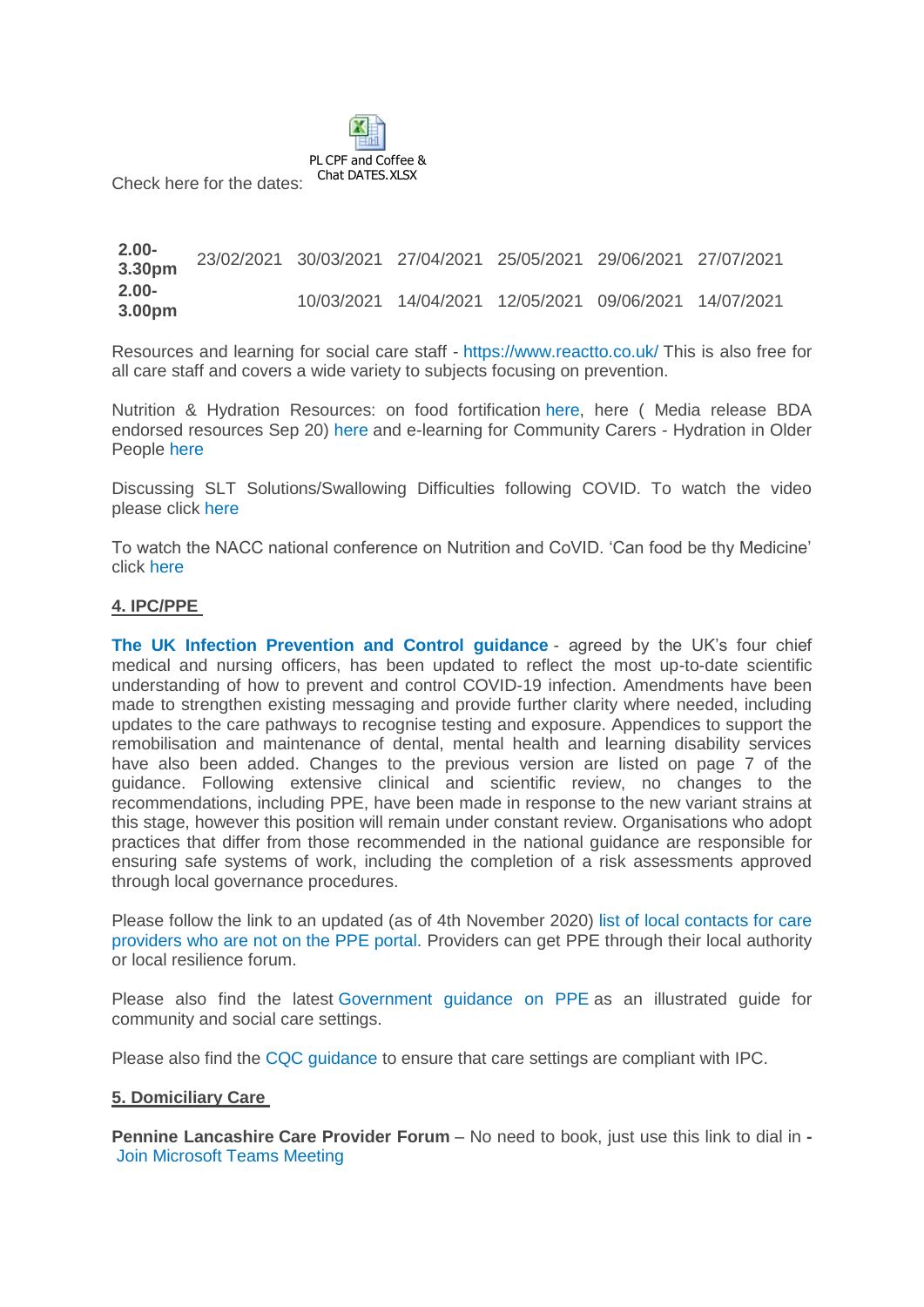To register for future **Coffee and Chat** sessions please do so via the Regulated Care Bulletin, Section 8 (News and Dates) via this link - [https://eastlancsccg.nhs.uk/about](https://eastlancsccg.nhs.uk/about-us?id=1128:regulated-care-sector&catid=17)[us?id=1128:regulated-care-sector&catid=17](https://eastlancsccg.nhs.uk/about-us?id=1128:regulated-care-sector&catid=17)

**Please note:** the coffee and chat booking may not be live until sometime next week



Check here for the dates:

**Making Every Contact Count (MECC) Train the Trainer courses - two new dates coming up for Making Every Contact Count (MECC) Train the Trainer courses: these are 23rd February and 9th March 2021**. The course is a one day virtual training event, delivered by Karan Thomas of Health Development Consultancy. The links below will take you to the MECC website, where colleagues from all services and organisations are welcome to apply for the course, and choose their preferred date. There's some additional information on the second link about the benefits and outcomes for managers, staff and their organisation in having a MECC Trainer on their workforce. The MECC training form link is the short application form, and that will come directly to me once completed. I will then confirm places directly with applicants:

<https://www.healthierlsc.co.uk/MakingEveryContactCount/train-trainer> <https://www.healthierlsc.co.uk/MakingEveryContactCount/mecc-training-form> [pdf Dom Care Weekly homecare worker testing guidance for homecare agencies](https://eastlancsccg.nhs.uk/contact-us/freedom-of-information/disclosure-logs/publications/2730-dom-care-weekly-homecare-worker-testing-guidance-for-homecare-agencies) (2.17 MB)

You can also register for the event [here](https://www.eventbrite.co.uk/e/virtual-coffee-engagement-an-online-sessions-to-support-the-care-sector-tickets-137296701129)

**Useful links for the domiciliary care sector (LCC)** : [External link to LCC Covid 19 Site](https://www.lancashire.gov.uk/practitioners/health-and-social-care/care-service-provider-engagement/coronavirus-covid-19-information-for-care-providers/) [External link to the LCC Covid 19 site, that is dom care specific](https://www.lancashire.gov.uk/practitioners/health-and-social-care/care-service-provider-engagement/coronavirus-covid-19-information-for-care-providers/home-care/) [External link to LCC Covid 19 webinar](https://www.lancashire.gov.uk/practitioners/health-and-social-care/care-service-provider-engagement/coronavirus-covid-19-information-for-care-providers/local-communications-to-providers-and-service-users/covid-19-provider-engagement-webinars/)

General/contractual queries re dom care services and Covid 19 can be sent through to: [care@lancashire.gov.uk](mailto:care@lancashire.gov.uk)

## **6. Primary Care**

The latest Primary Care Bulletin for local GP practices in Pennine Lancashire [\(issued 15th](https://eastlancsccg.nhs.uk/images/20210215_Primary_Care_Briefing_from_Dr_M_Dziobon_No_169_for_circulation.pdf)  [February 2021\)](https://eastlancsccg.nhs.uk/images/20210215_Primary_Care_Briefing_from_Dr_M_Dziobon_No_169_for_circulation.pdf)

For information, please check out the [National guidance for post-acute covid19 assessment](https://www.england.nhs.uk/coronavirus/guidance-for-everyone/your-covid-recovery/)  [clinics](https://www.england.nhs.uk/coronavirus/guidance-for-everyone/your-covid-recovery/) 

#### **7. Digital, IT and data**

**WhatsApp Peer to Peer Support Group** - COVID has been a challenging for all providers. The CCG and partner colleagues are working hard to support all providers during these difficult times. However, some of the best support comes from fellow managers who have managed their organisation through a covid outbreak. We have set up a WhatsApp group for care home managers to offer peer to peer support, the greater support comes from those with experiences to share, lessons learnt, reflections and sometimes even a shoulder to cry on . This group has been amazing and those involved have found it to be beneficial. If you would like to be added to this group please email [stephanie.zakrzewski@nhs.net](mailto:stephanie.zakrzewski@nhs.net) with the following details :name, organisation, and mobile phone number: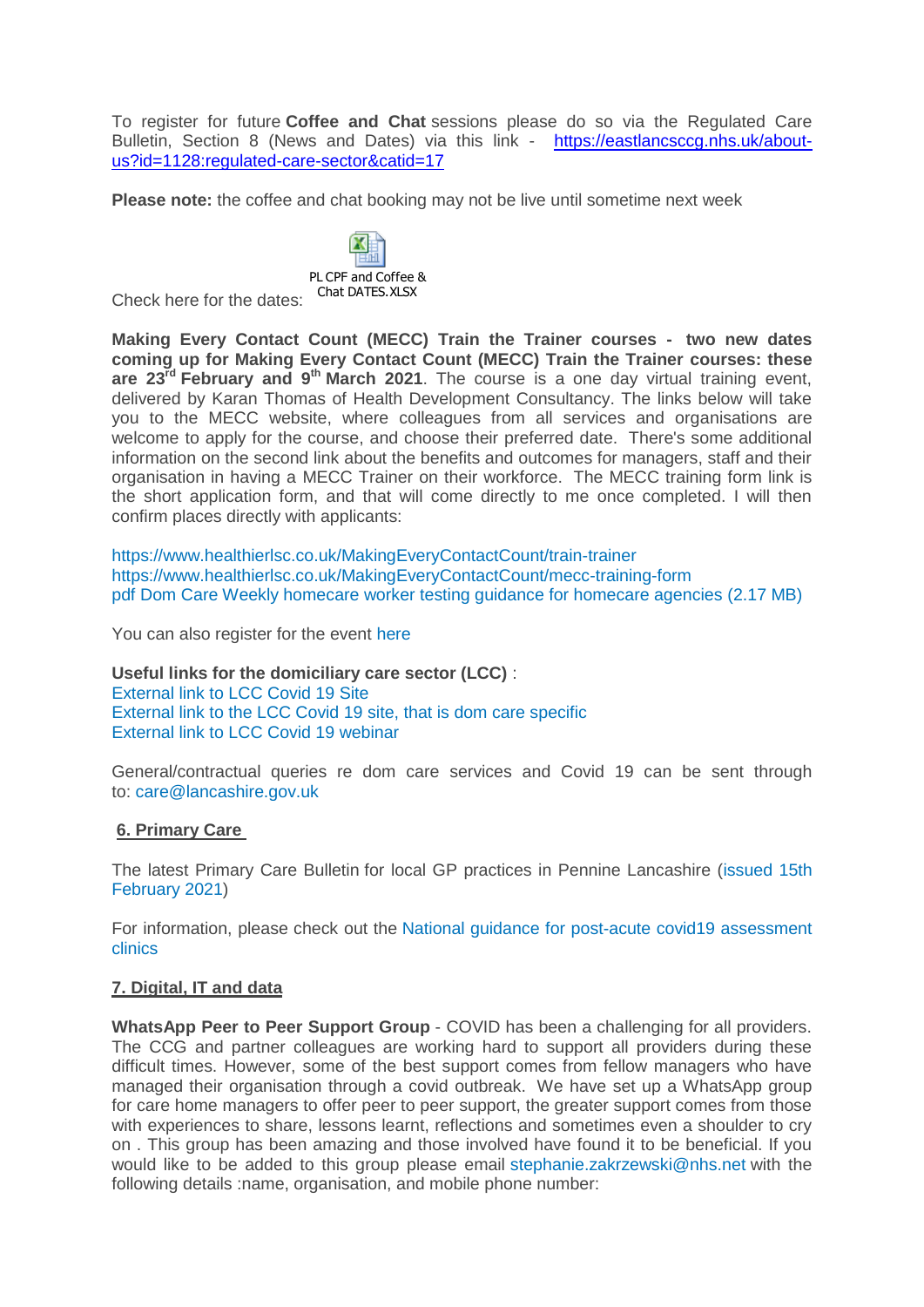**[Specific support for digital technology for the regulated care sector](https://www.digitalsocialcare.co.uk/)** - can be found via the Digital Social Care website which is funded by NHSx and contains a host of valuable information.

#### **Update NHSX free iPads to care home offer - Support for Care Homes**

For technical queries and support relating to how the iPad works, including breakdowns and apps, care homes can contact the Jigsaw24 service desk on: [carehomesupport@jigsaw24.com](mailto:carehomesupport@jigsaw24.com) or by phone 03332 409 234. The service desk is open Monday to Friday 08:30 – 18:00 (excluding bank holidays).

**['Getting started with your iPad' guidance](https://eastlancsccg.nhs.uk/images/jigsaw24_CareHome_ipad_guide.pdf)** (provided by Jigsaw24) can be found in the Books app on the iPad home screen, and a printed copy has been included in the iPad box. This guidance includes instructions for installing additional apps and using features such as Guided Access.

Care homes can access a range of support materials on the Digital Social Care website here. This webpage includes the below resources, and will be updated regularly as more resources are published:

- Weekly support webinars on iPad set-up and troubleshooting. Webinars can be accessed through Teams on Wednesdays, 2-3 pm here. Webinars run through the set up process and guide care homes through using NHSmail, MS Teams and downloading apps. There is also a Q&A opportunity. We would be grateful for your support in promoting the support webinars to care homes.
- Tips and advice on what care homes can use their iPad for, including useful apps.
- iPad case studies
- Safety and security while using the iPad, including information about completion of the Data Security and Protection Toolkit (DSPT) and the Better Security, Better Care programme.
- Guidance on using NHSmail and MS Teams with iPads. General guidance can also be found here.
- Information about NHSX's other offers for care providers, including connectivity deals for care homes.
- Newsletter sign-up so care homes can keep updated on new support materials as soon as they are available

**[Barclays Digital Eagles Support for Care Homes](https://eastlancsccg.nhs.uk/images/Barclays_Digital_Eagles_Care_Home_Flyer.pdf) -** NHSX has been in contact with Barclays about their Digital Eagles skills support for care homes, which includes an offer of free digital skills training delivered through remote training sessions. The Barclays Digital Eagles team is already working with a number of care homes across the country.

Please see the attached flyer for more information. If this is something you would like to find out more about for care homes in your area, please contact the Digital Eagles team directly at: [digitaleagleshq@barclays.com](mailto:digitaleagleshq@barclays.com)

**NHS MAIL WEBINARS -** The webinars are designed to advise how to register, set up and how to use your new NHSmail account. Any Care Providers using NHSmail are encouraged to join the training webinars, these are live sessions, so you'll have the opportunity to ask questions throughout. Webinar format:

Registering for NHSmail Welcome email Logging in for the first time Resetting your password NHSmail hints and tips Opening a shared mailbox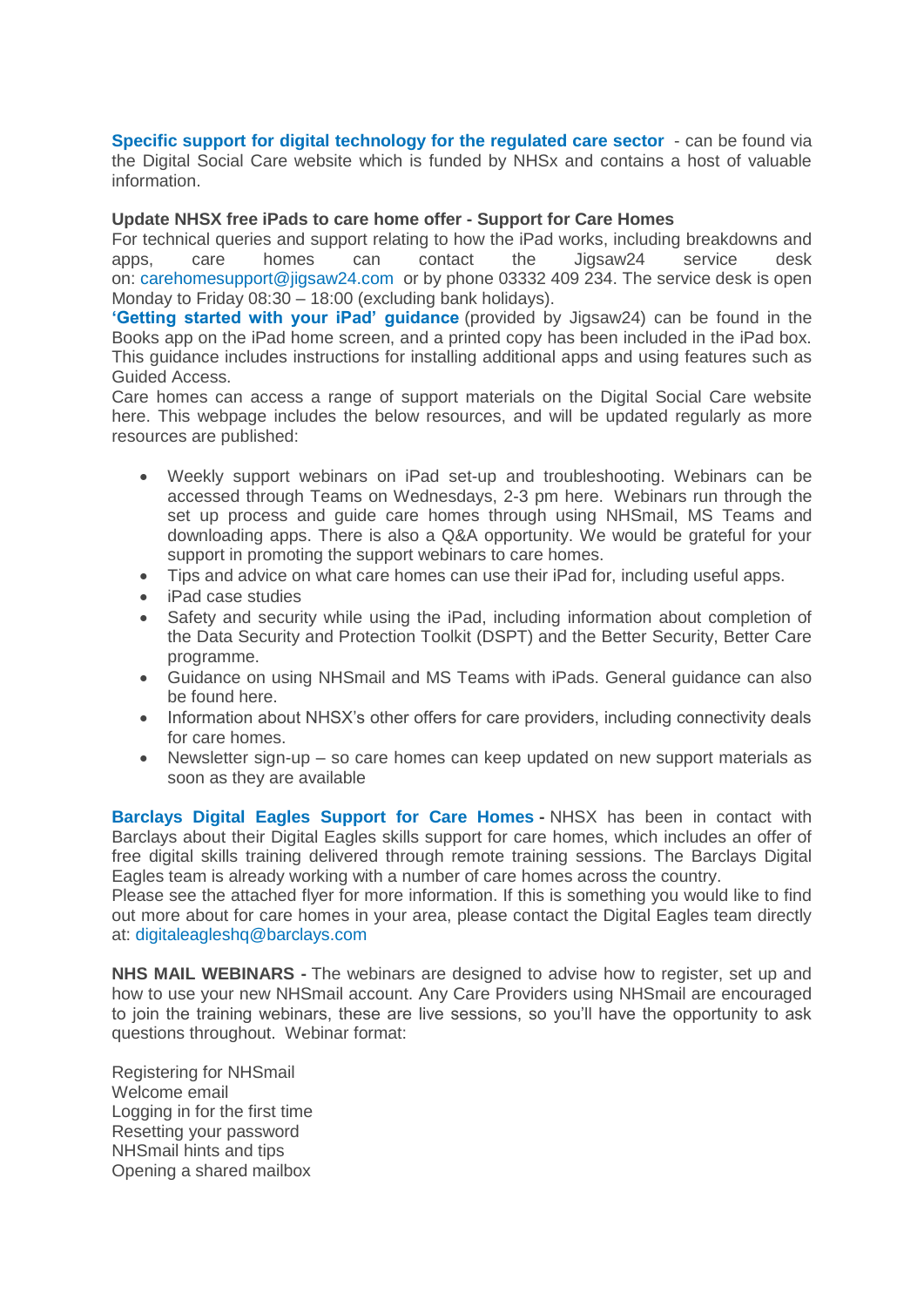Microsoft Teams overview Webinars run every Tuesday, 2.00pm – 3.00pm. - [Join Microsoft Teams Meeting](https://teams.microsoft.com/l/meetup-join/19%3ameeting_ZGQ1MTkzMDAtZjU4OS00MDhhLWE1ZDgtNmUxNjIyNjcyYmZi%40thread.v2/0?context=%7b%22Tid%22%3a%2203159e92-72c6-4b23-a64a-af50e790adbf%22%2c%22Oid%22%3a%22cc4ef5b2-82a3-43ca-8a81-da50f393d1c8%22%7d)

**Data Security Protection Toolkit (DSPT) Important Update -** The DSPT should be completed every year, usually by 31st March. **However, due to COVID-19, the deadline for 2020/21 has been extended to 30th June 2021.** This means that, if you have a continuing healthcare contract or you already use systems that access NHS patient data, to remain compliant you will need to complete the 2020/21 DSPT by 30th June 2021. Other services should aim to complete it by June 2021 for residential and nursing homes, and by October 2021 for other services.

## **Will Entry Level be continuing?**

Reflecting the need for adult social care services to operate in a way which meets the national data security standards, the option of publishing at entry level is a temporary arrangement and will be removed on 19 February 2021.

A new Approaching Standards level will be introduced in early 2021. If you have done most of the DSPT but have a bit more work left to do, you'll be able to get credit for the progress you have made by publishing at "Approaching Standards." To do this, you'll need to submit an action plan saying how and when you will complete the remaining items.

Our advice for providers in Pennine Lancashire is to aim to complete the Standards Met. There is lots of [guidance and support available online.](https://www.digitalsocialcare.co.uk/data-security-protecting-my-information/data-security-and-protection-toolkit/)

#### **8. Key dates and information**

**Pennine Lancashire Care Provider Forum** – No need to book, just use this link to dial in **-** [Join Microsoft Teams Meeting](https://teams.microsoft.com/l/meetup-join/19%3ameeting_OWE0ZjdiNjUtNTRmZC00YzE2LWFhMjYtYjk2MGRhOTQ5NTEw%40thread.v2/0?context=%7b%22Tid%22%3a%2237c354b2-85b0-47f5-b222-07b48d774ee3%22%2c%22Oid%22%3a%226ae1fd49-b6bd-4e18-8c59-b3f5992aa6e2%22%7d)

To register for future **Coffee and Chat** sessions please do so via the Regulated Care Bulletin, Section 8 (News and Dates) via this link - [https://eastlancsccg.nhs.uk/about](https://eastlancsccg.nhs.uk/about-us?id=1128:regulated-care-sector&catid=17)[us?id=1128:regulated-care-sector&catid=17](https://eastlancsccg.nhs.uk/about-us?id=1128:regulated-care-sector&catid=17)

**Please note:** the coffee and chat booking may not be live until sometime next week



Check here for the dates:

**HealthWatch [Covid-19 Fatigue Survey](https://healthwatchlancashire.co.uk/news/covid-survey)** - please have a go and share the link with colleagues, residents, families, and friends.

**[HealthWatch Residential care staff survey](https://www.surveymonkey.co.uk/r/F37VV7N)** - please circulate to staff and encourage everyone to respond to this important survey.

**[Virtual Coffee Chats Survey](https://www.surveymonkey.co.uk/r/COVID_VCC)** - the CCG Regulated Care Sector Team has been holding virtual coffee chats with colleagues from care homes. We understand that it is hard for everyone to make these (more to be announced!) So, we have created a survey that we would like you to complete. It is a way of helping you tell us what is important for you and your care home or service, adn what sort of issues you have that we may be able to help deal with or respond to.

#### **9. Spotlight on: our feature about you, your residents, staff and settings!**